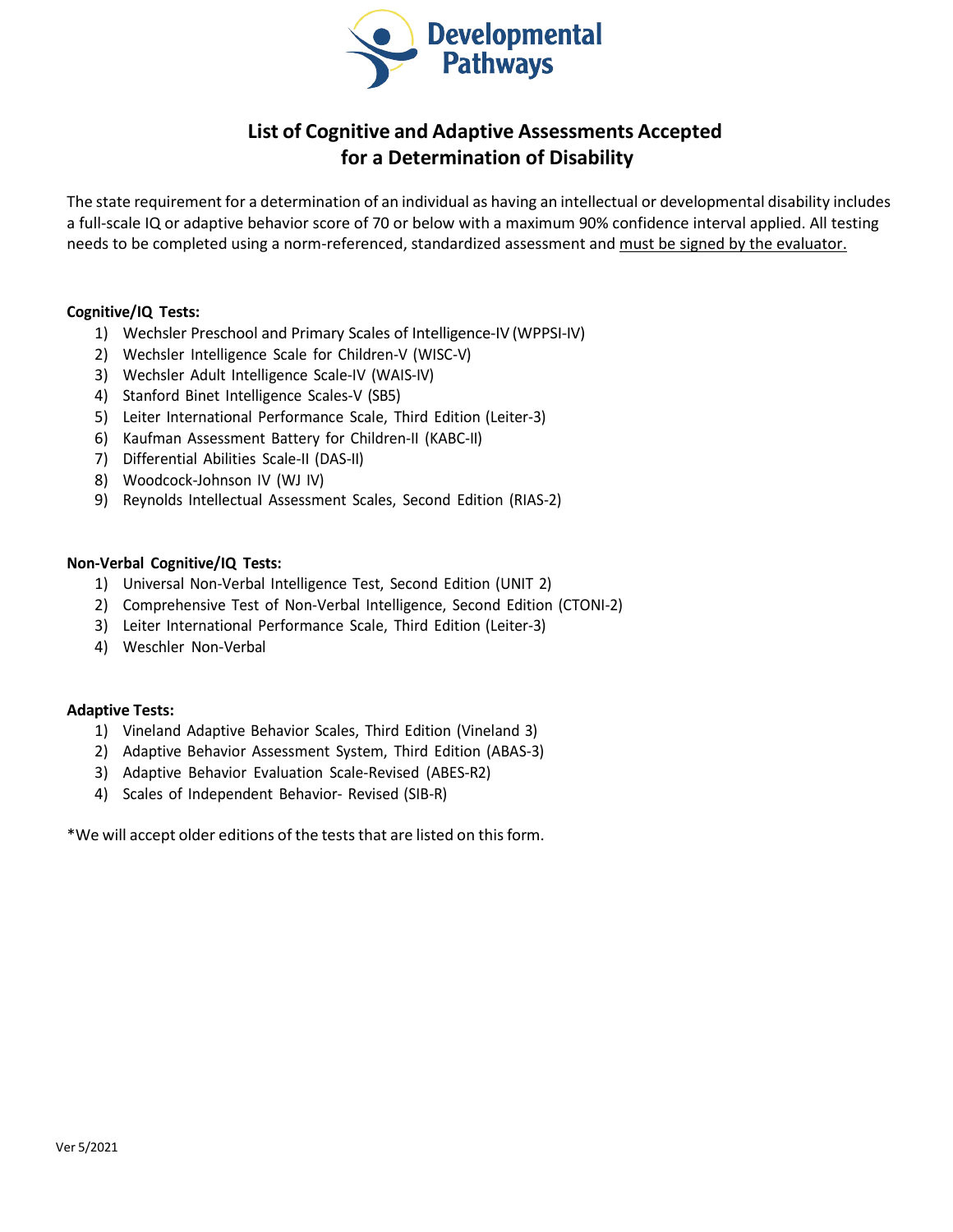**Developmental Pathways**<br>Dedicated to Individuals with Disabilities

| <b>AGENCY NAME</b>                        | <b>PHONE NUMBER/</b>     | <b>INSURANCE ACCEPTED</b>                               |
|-------------------------------------------|--------------------------|---------------------------------------------------------|
|                                           | <b>LOCATION</b>          | *MAY BE SUBJECT TO CHANGE. PLEASE CALL TO CONFIRM.      |
| Brain and Body Integration                | (720) 640-4584           | Aetna, BCBS, Beacon, Cigna, Champ VA, ComPsych,         |
| https://brainandbodyintegration.com/      | Denver                   | Humana, Medicaid, Medicare, MHN, United, Tricare        |
|                                           | <b>Colorado Springs</b>  | Children and adults                                     |
| Consultants for Children, Inc.            | (720) 272-1289           | Can work with most major private insurances.            |
| http://www.consultantsforchildren.co      | <b>Denver Metro</b>      | Children and adults                                     |
| m/                                        |                          |                                                         |
| Developmental FX                          | $(303)$ 333-8360         | Medicaid, private pay                                   |
| https://developmentalfx.org/              | Denver                   | Children only                                           |
|                                           |                          |                                                         |
| Developmental Pediatrics at               | (720) 777-6630           | Medicaid, CPH+, most major private insurances           |
| Children's Hospital Colorado              | Aurora                   | Children only                                           |
|                                           | <b>Highlands Ranch</b>   | Has waitlist                                            |
| <b>Elevated Insights</b>                  | (303) 756-1197           | Kaiser (Autism evaluations only), Medicaid, private pay |
| http://www.elevatedinsights.org/          | Denver                   | Children and adults                                     |
|                                           |                          | Assessments available in Spanish                        |
|                                           |                          | Has waitlist                                            |
| <b>Emerge Professionals</b>               | (303) 322-9000           | Private pay only                                        |
| www.emergeprofessionals.com               | Glendale                 | Children and adults                                     |
|                                           |                          |                                                         |
| Insights; Colorado Assessment and         | (303) 935-5307<br>Denver | Anthem, BCBS, Kaiser, Medicaid<br>Children and adults   |
| Therapy<br>http://www.insightsdenver.com/ |                          |                                                         |
| JFK Partners at University Hospital       | (720) 777-6630           | Medicaid, most major insurances                         |
|                                           | Denver Metro             | Children and adults                                     |
|                                           |                          | Assessments available in Spanish                        |
|                                           |                          | Has waitlist                                            |
| Kimel Psychological Services              | (303) 369-1777           | Kaiser (with pre-approval), Medicaid                    |
| www.kimelpsych.com                        | Denver                   | Children and adults                                     |
|                                           |                          | Assessments available in Spanish.                       |
| Legacy Comprehensive Counseling           | (303) 841-4005           | Aetna, BCBS, Cigna, Kaiser, Tricare                     |
| and Consulting                            | Parker                   | Children and adults                                     |
| www.legacyparker.com                      |                          |                                                         |
| <b>New Horizons</b>                       | (720) 585-4898           | Aetna, BCBS, Medicaid, private pay                      |
| https://www.horizonsbegin.com/            | Denver                   | Children and adults                                     |
|                                           |                          | Assessments available in Spanish                        |
| Rebecca Howard, Psy.D.                    | (303) 730-8083           | Aetna, Cigna, Medicaid (RMH), Optum, United             |
| http://www.psychtestingcolorado           | Littleton                | Children and adults                                     |
| .com/                                     |                          |                                                         |
| <b>Shandy Clinic</b>                      | (303) 755-5534           | CHP+, Medicaid, most major private insurances,          |
| www.shandyclinic.com                      | Aurora                   | private pay                                             |
|                                           |                          | Children only                                           |
|                                           |                          | Assessments available in Spanish                        |
| Spragg Consulting, LLC                    | (303) 337-2210           | Private pay                                             |
|                                           | Denver                   | Children and adults                                     |
| <b>Firefly Diagnostics and Behavioral</b> | (303) 759-1192           | Kaiser, Anthem BCBS, United, and Medicaid.              |
| <b>Health Services</b>                    | Lakewood                 | <b>Children and Adults</b>                              |
|                                           |                          |                                                         |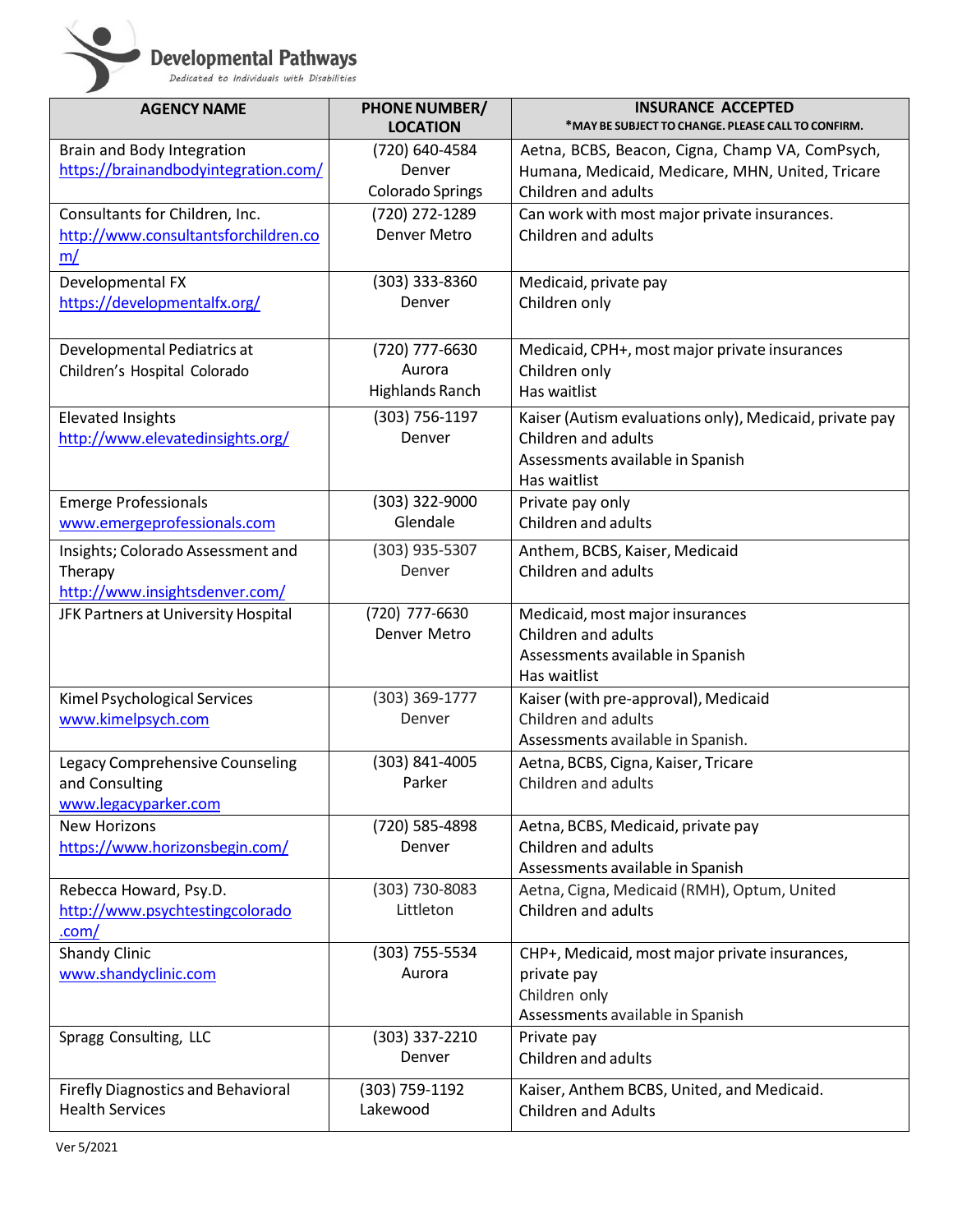

| Sarah Banks, PhD, BCBA        | (720) 772-8551    | <b>Kaiser and Private Pay</b> |
|-------------------------------|-------------------|-------------------------------|
| Basecamp Pediatric Psychology | Greenwood Village | Children and Adults           |
| www.basecamppsych.com         |                   |                               |